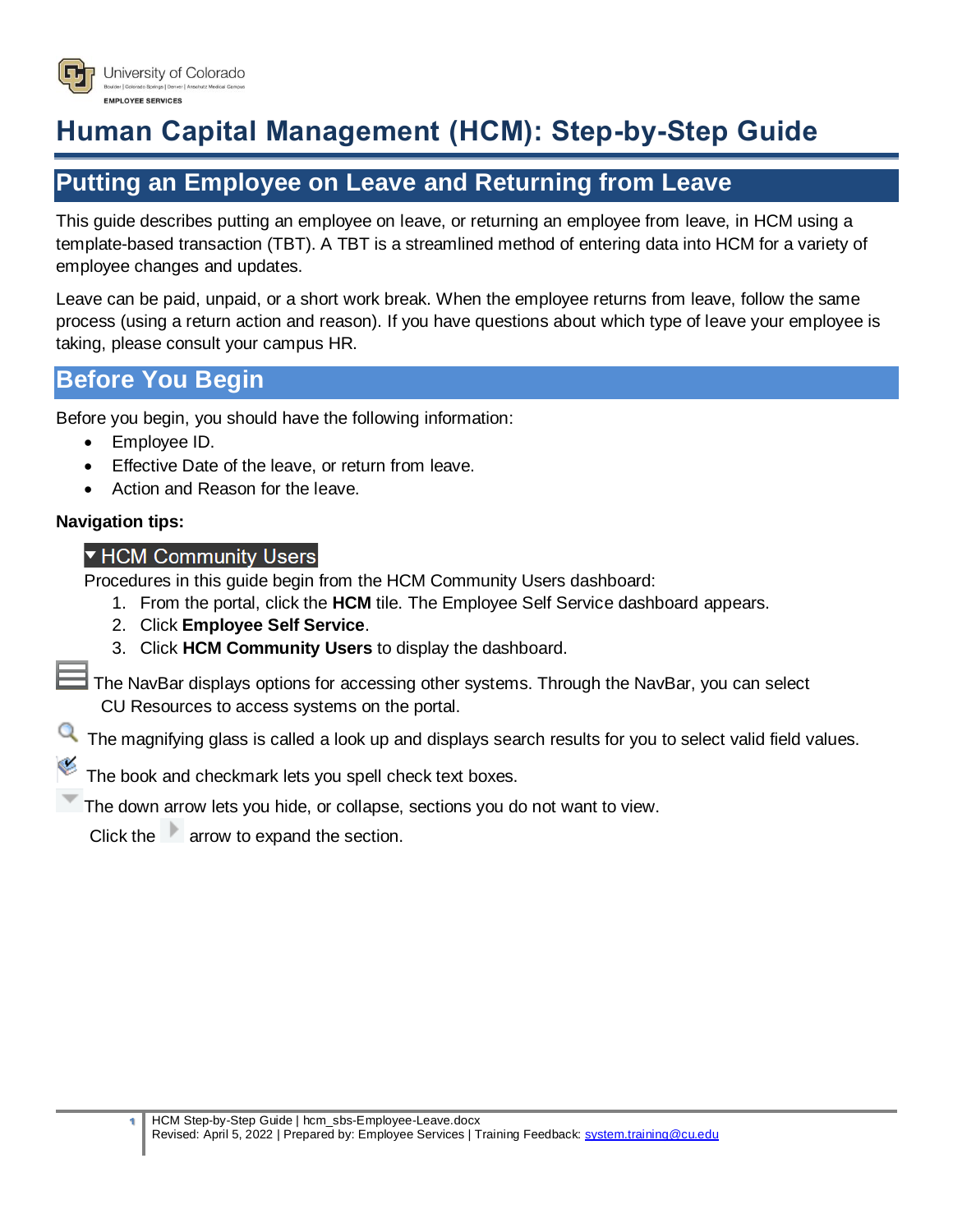## **Beginning the Transaction**

To enter a leave transaction:

1. From the HCM Community Users dashboard, click the **Transaction Launch Page** tile. The Transaction Launch Page appears. This page provides a single location for template based transactions.

|                                                                         |                                |                            |                     |  |              |                         |                       |                                                                                   |  |  |                                   |                     |  |                               |             |                           | Related Content - New Window   Help   Personalize Page |
|-------------------------------------------------------------------------|--------------------------------|----------------------------|---------------------|--|--------------|-------------------------|-----------------------|-----------------------------------------------------------------------------------|--|--|-----------------------------------|---------------------|--|-------------------------------|-------------|---------------------------|--------------------------------------------------------|
|                                                                         | <b>Transaction Launch Page</b> |                            |                     |  |              |                         |                       |                                                                                   |  |  |                                   |                     |  |                               |             |                           |                                                        |
| <b>Search Criteria</b>                                                  |                                |                            |                     |  |              |                         |                       |                                                                                   |  |  |                                   |                     |  |                               |             |                           |                                                        |
| Empl ID                                                                 |                                |                            |                     |  |              |                         |                       |                                                                                   |  |  |                                   |                     |  |                               |             |                           |                                                        |
|                                                                         | <b>Empl Record</b>             |                            |                     |  |              |                         |                       |                                                                                   |  |  |                                   |                     |  |                               |             |                           |                                                        |
| <b>First Name</b>                                                       |                                |                            |                     |  |              |                         |                       |                                                                                   |  |  |                                   |                     |  |                               |             |                           |                                                        |
|                                                                         | <b>Last Name</b>               |                            |                     |  |              |                         |                       |                                                                                   |  |  |                                   |                     |  |                               |             |                           |                                                        |
| $\overline{31}$<br>Date of Birth                                        |                                |                            |                     |  |              |                         |                       |                                                                                   |  |  |                                   |                     |  |                               |             |                           |                                                        |
| <b>National ID</b>                                                      |                                |                            |                     |  |              |                         |                       |                                                                                   |  |  |                                   |                     |  |                               |             |                           |                                                        |
| National ID Last 4                                                      |                                |                            |                     |  |              |                         |                       |                                                                                   |  |  |                                   |                     |  |                               |             |                           |                                                        |
|                                                                         | Department                     |                            |                     |  |              |                         |                       |                                                                                   |  |  |                                   |                     |  |                               |             |                           |                                                        |
|                                                                         | *Search Option                 |                            |                     |  | $\checkmark$ |                         |                       |                                                                                   |  |  |                                   |                     |  |                               |             |                           |                                                        |
|                                                                         |                                |                            | Search              |  | Clear All    |                         |                       |                                                                                   |  |  |                                   |                     |  |                               |             |                           |                                                        |
|                                                                         |                                |                            |                     |  |              |                         |                       |                                                                                   |  |  |                                   |                     |  |                               |             |                           |                                                        |
|                                                                         | <b>ATS Applicants</b>          |                            |                     |  |              |                         |                       |                                                                                   |  |  | Personalize   Find   View All   2 | First 1 of 1 2 Last |  |                               |             |                           |                                                        |
| Source<br>System<br>Select<br><b>Applicant ID Name</b><br>Date of Birth |                                |                            |                     |  |              |                         |                       | <b>National ID</b><br>Dept ID<br><b>Department Name</b><br><b>Position Number</b> |  |  |                                   |                     |  |                               |             |                           |                                                        |
| 0                                                                       |                                |                            |                     |  |              |                         | Last 4                |                                                                                   |  |  |                                   |                     |  |                               |             |                           |                                                        |
|                                                                         |                                |                            |                     |  |              |                         |                       |                                                                                   |  |  |                                   |                     |  |                               |             |                           |                                                        |
|                                                                         |                                | <b>Clear ATS Selection</b> |                     |  |              |                         |                       |                                                                                   |  |  |                                   |                     |  |                               |             |                           |                                                        |
|                                                                         |                                |                            |                     |  |              |                         |                       |                                                                                   |  |  |                                   |                     |  |                               |             |                           |                                                        |
| <b>HCM Data</b>                                                         |                                |                            |                     |  |              |                         |                       |                                                                                   |  |  |                                   |                     |  | Personalize   Find   View All |             | First 1 of 1 2 Last       |                                                        |
| Select                                                                  | <b>Template</b><br>Action      | Empl ID                    | Empl<br>Record Name |  |              | <b>Status</b><br>Last 4 | National ID Effective | Date                                                                              |  |  | Unit Dept ID Department Name      | Job Code Job Title  |  |                               | Stnd<br>Hrs | Date of Birth Termination |                                                        |
| $\Box$                                                                  |                                |                            |                     |  |              |                         |                       |                                                                                   |  |  |                                   |                     |  |                               |             |                           |                                                        |
|                                                                         |                                | <b>Clear HCM Selection</b> |                     |  |              |                         |                       |                                                                                   |  |  |                                   |                     |  |                               |             |                           |                                                        |
|                                                                         |                                |                            |                     |  |              |                         |                       |                                                                                   |  |  |                                   |                     |  |                               |             |                           |                                                        |
|                                                                         | Add a Person                   |                            |                     |  |              |                         |                       |                                                                                   |  |  |                                   |                     |  |                               |             |                           |                                                        |
| Submit                                                                  |                                |                            |                     |  |              |                         |                       |                                                                                   |  |  |                                   |                     |  |                               |             |                           |                                                        |

- 2. In the Search Criteria section, type the **Empl ID**, or other personal identifying information you have.
- 3. From the **Search Option** list, select **Leave Request**. This is required. The search option helps determine which template pages to display that are correct for your transaction.
- 4. Click **Search**. The system searches HCM to find existing records of employees in the database that you have permission to update. Existing records include those for employees that are active, currently on a short work break or leave, as well as any future-dated transaction records that have been approved. HCM displays the results in the HCM Data table. If no results are returned, you may not have permission to access the record you are searching for.
- 5. From the HCM Data listing, select the checkbox of the employee (and job record, if applicable) that you are updating.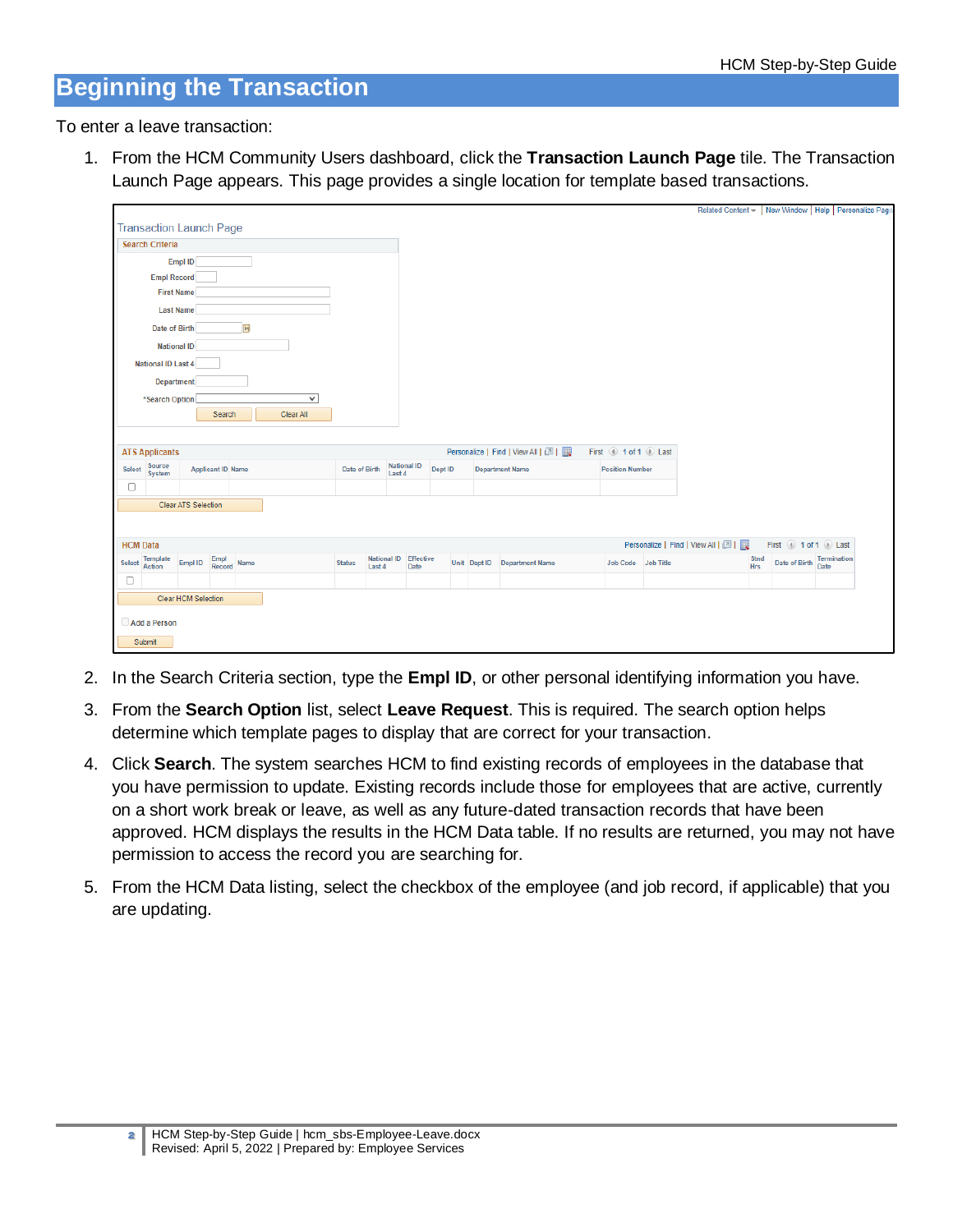HCM Step-by-Step Guide **Caution:** Because employees may have more than one job, it's important to ensure you have the correct employee and job record before continuing. As only a few records are displayed at a time, you may need to page through the results to find the correct record, or search again using additional criteria.

| <b>HCM Data</b>     |                    |         |                       |             |  |               |                              |             | ersonalize   Find   View All   [기              <br>First $\Box$ 1 of 1 $\Box$ Last |                                                 |                           |               |                            |  |
|---------------------|--------------------|---------|-----------------------|-------------|--|---------------|------------------------------|-------------|------------------------------------------------------------------------------------|-------------------------------------------------|---------------------------|---------------|----------------------------|--|
| Select              | Template<br>Action | Empl ID | Empl<br><b>Record</b> | <b>Name</b> |  | <b>Status</b> | National ID Effect<br>Last 4 | <b>Date</b> | $\mathcal{A}$ e                                                                    | <b>Job Title</b>                                | <b>Stnd</b><br><b>Hrs</b> | Date of Birth | Termination<br><b>Date</b> |  |
|                     | eave<br>Request    |         |                       |             |  | Active        | 0252                         | 06/0        |                                                                                    | Business Services Professional 40.00 07/26/1984 |                           |               |                            |  |
| Clear HCM Selection |                    |         |                       |             |  |               |                              |             |                                                                                    |                                                 |                           |               |                            |  |

6. Click **Submit**. The Enter Transaction Details page appears, displaying the name of the template you are using and required fields, which appear with an asterisk.

| <b>Template Based Transactions</b>                           |                                      |  |  |  |  |  |  |  |  |  |
|--------------------------------------------------------------|--------------------------------------|--|--|--|--|--|--|--|--|--|
| <b>Enter Transaction Details</b>                             |                                      |  |  |  |  |  |  |  |  |  |
| The following transaction details are required.              |                                      |  |  |  |  |  |  |  |  |  |
| <b>Template</b>                                              | <b>Direct Leave Request Template</b> |  |  |  |  |  |  |  |  |  |
| <b>Organizational Relationship</b>                           | Employee                             |  |  |  |  |  |  |  |  |  |
| Country                                                      | <b>United States</b>                 |  |  |  |  |  |  |  |  |  |
| *Empl ID                                                     |                                      |  |  |  |  |  |  |  |  |  |
| *Employment Record Number 0 (Business Services Professional) | v                                    |  |  |  |  |  |  |  |  |  |
| *Job Effective Date 08/19/2020<br>Ħ                          |                                      |  |  |  |  |  |  |  |  |  |
| *Action                                                      | $\checkmark$                         |  |  |  |  |  |  |  |  |  |
| *Reason Code                                                 | $\checkmark$                         |  |  |  |  |  |  |  |  |  |
| Continue<br>Cancel                                           |                                      |  |  |  |  |  |  |  |  |  |
| Notify                                                       |                                      |  |  |  |  |  |  |  |  |  |

7. Verify that you have the correct employee by right-clicking the Related Actions wedge  $(\blacksquare)$  and viewing the CU Person Organizational Summary.

## **Entering Transaction Details**

To put an employee on leave, or return an employee from leave:

- 1. Select a **Job Effective Date**. This is the date that the leave begins (or the date the employee is returning from leave). The default is today's date.
- 2. From the **Action** list, select an action. The Action you select, determines the Reasons the system will display in the next step. Actions include Return from Leave (and Return from Short Work Break), which should only be used when an employee returns from leave.

#### **Notes:**

• Paid Leave of Absence (PLA) is used for an employee on paid leave, using paid parental, sick or vacation time. Consult your campus HR, as they may use the FMLA reason code during a paid parental leave.